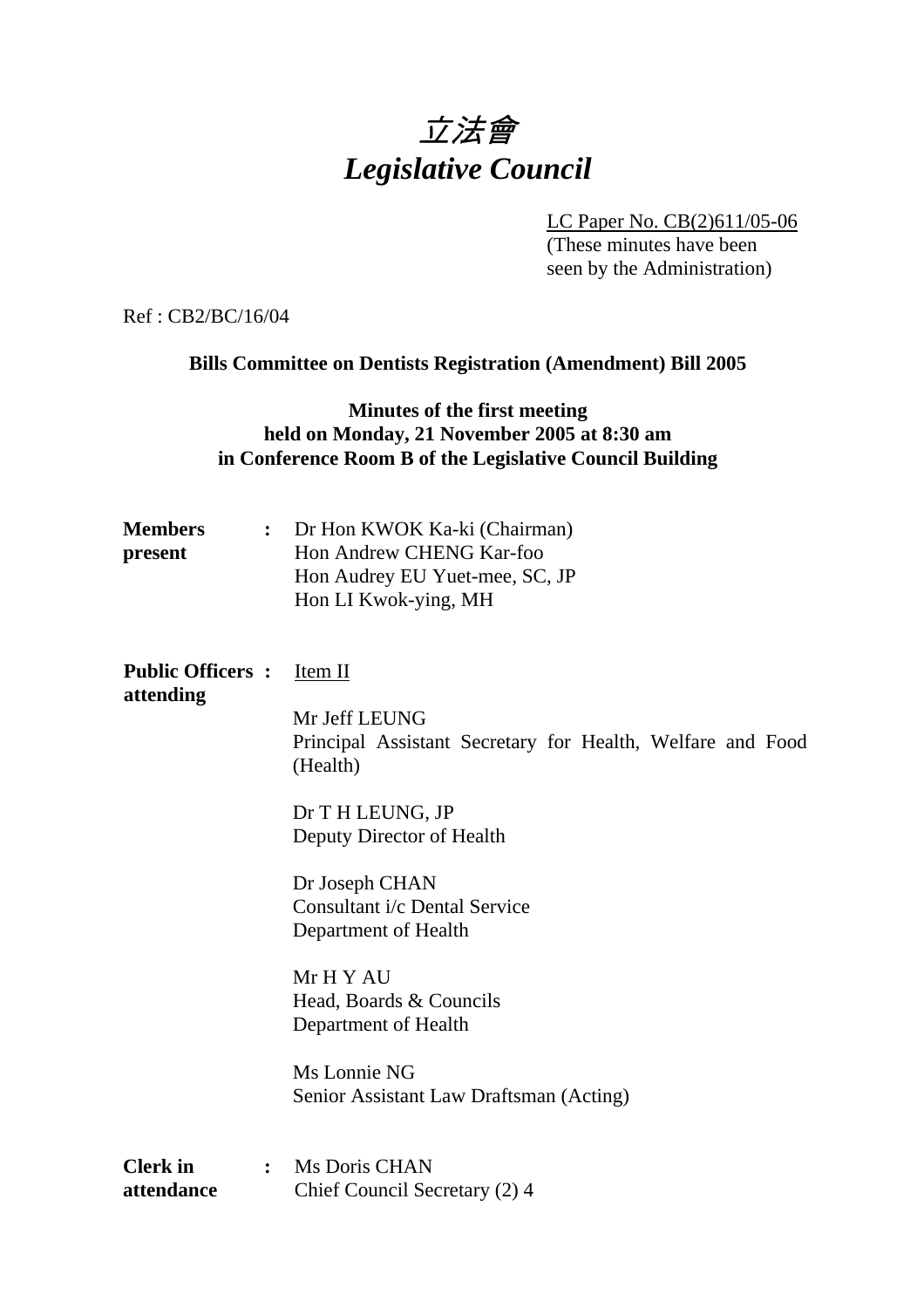# **Staff in : Miss Monna LAI attendance Assistant Legal Adviser 7**

 Ms Maisie LAM Council Secretary (2) 2

 Miss Maggie CHIU Legislative Assistant (2) 4

#### Action

#### **I. Election of Chairman**

Dr KWOK Ka-ki was elected Chairman of the Bills Committee.

# **II. Meeting with the Administration**

(LC Paper Nos. CB(2)400/05-06(01) to (04))

2. The Bills Committee deliberated (Index of proceedings at **Annex**).

3. The Bills Committee requested the Administration to provide the following information -

#### Transitional arrangements for existing specialist dentists

- (a) taking into account that at present, dentists who had been awarded Fellowship in dental surgery by the Hong Kong Academy of Medicine (HKAM) or of equivalent status would be accredited as specialists by the Dental Council of Hong Kong ("the Council"), what were the arrangements and the criteria of the Council for granting specialist titles through administrative means before and after the inauguration of the HKAM in 1993;
- (b) the number of existing registered dentists who had been granted approval by the Council to use specialist titles and, amongst them, the number and the qualifications/ experience of those dentists who were not Fellows of the HKAM but whose names would be included in the Specialist Register by virtue of the proposed grandfather clause; and
- (c) whether there would be a cut-off date for the granting of specialist titles by the Council before the enactment of the amendment to establish a Specialist Register for registered dentists under the Dentists Registration Ordinance (Cap. 156) ("the Ordinance").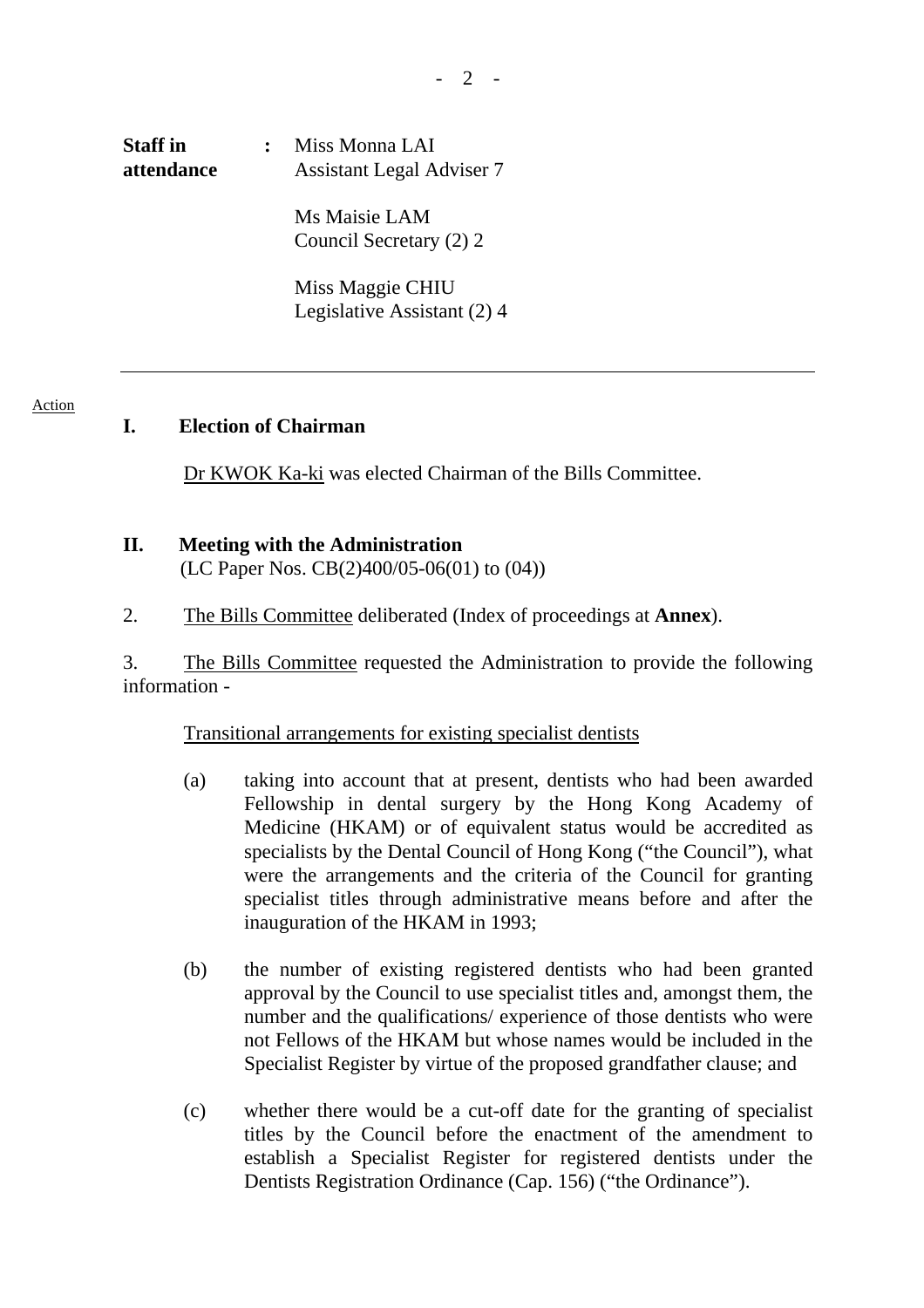#### Appeals

- (a) the policy intent and the related provisions in the Bill and the Ordinance regarding the appeal mechanism against -
	- (i) the Council's decision on not entering an applicant's name in the General Register and the Specialist Register; and
	- (ii) the Council's order to remove a dentist's name from the General Register and the Specialist Register;
- (b) the policy intent regarding the difference between unprofessional conduct and qualification issue, which determined the right of appeal of a registered dentist.

### **III. Date of next meeting**

4. The Committee agreed that relevant organisations such as the Hong Kong Dental Association should be invited to make written submissions on the Bill. In this regard, the Administration was requested to provide a list of relevant organisations to the Secretariat for reference. Members who wished to suggest any organisations to be invited to give views on the Bill were requested to provide the relevant details to the Clerk.

5. Members further agreed that the next meeting would be held on 12 December 2005 at 2:30 pm.

(*Post-meeting note* : The date of the next meeting was changed to 13 December 2005 at 10:45 am.)

6. There being no other business, the meeting ended at 10:30 am.

Council Business Division 2 Legislative Council Secretariat 7 December 2005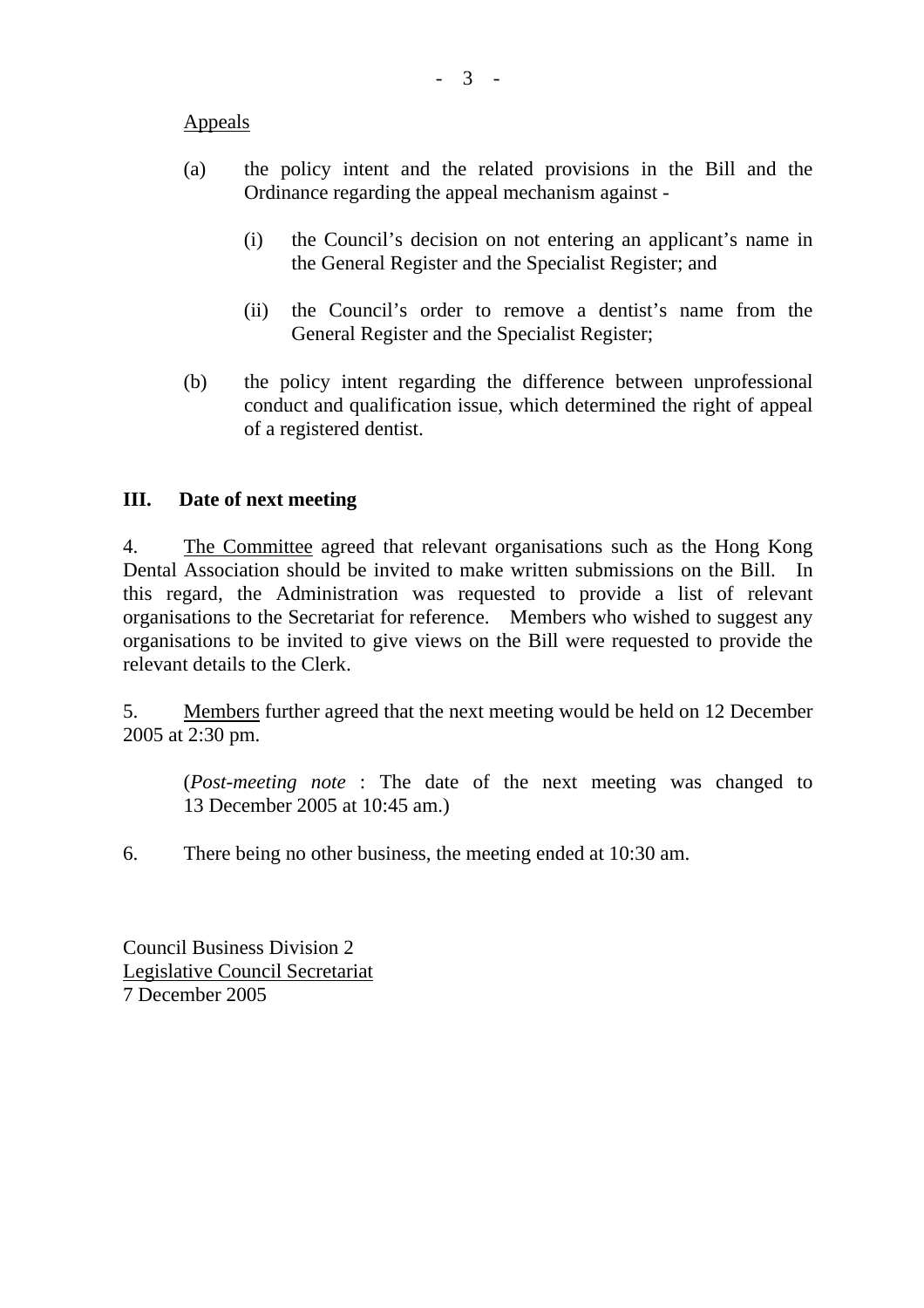#### **Annex**

## **Proceedings of the first meeting of the Bills Committee on Dentists Registration (Amendment) Bill 2005 on Monday, 21 November 2005 at 8:30 am in Conference Room B of the Legislative Council Building**

| <b>Time Marker</b> | <b>Speaker</b>                                                      | Subject(s)                                                                                                                                                                                                                                                                                                                                                                                                                                                                                                                                                                                                                                                                                                     | <b>Action</b>                                                  |
|--------------------|---------------------------------------------------------------------|----------------------------------------------------------------------------------------------------------------------------------------------------------------------------------------------------------------------------------------------------------------------------------------------------------------------------------------------------------------------------------------------------------------------------------------------------------------------------------------------------------------------------------------------------------------------------------------------------------------------------------------------------------------------------------------------------------------|----------------------------------------------------------------|
| 000000 - 001049    | Mr Andrew CHENG<br>Mr LI Kwok-ying<br>Dr KWOK Ka-ki<br>Ms Audrey EU | Election of Chairman                                                                                                                                                                                                                                                                                                                                                                                                                                                                                                                                                                                                                                                                                           | <b>Required</b>                                                |
| 001050 - 001524    | Chairman<br>Administration                                          | Briefing by the Administration on the Bill                                                                                                                                                                                                                                                                                                                                                                                                                                                                                                                                                                                                                                                                     |                                                                |
| 001525 - 002316    | Chairman<br>ALA7                                                    | ALA7's comments on the Administration's response to issues<br>raised in her letter dated 26 August 2005 [LC Paper Nos.<br>$CB(2)400/05-06(02)$ and $(03)$ ]                                                                                                                                                                                                                                                                                                                                                                                                                                                                                                                                                    |                                                                |
| 002317 - 003050    | Ms Audrey EU<br>Chairman<br>Administration<br>ALA7                  | Provisions in the Dentist Registration Ordinance regarding<br>the removal of a dentist's name from the General Register<br>Policy intent for the difference regarding the act leading to the<br>removal of a dentist's name from the General Register under<br>section $18(1)$ and the removal of a dentist's name from the<br>Specialist Register under the proposed section $2(4)(c)$                                                                                                                                                                                                                                                                                                                        |                                                                |
| 003051 - 005122    | Mr LI Kwok-ying<br>Administration<br>Chairman                       | Transitional arrangements for existing specialist dentists<br>The Administration was requested to provide -<br>what were the arrangements and the criteria of the Dental<br>(a)<br>Council of Hong Kong ("the Council") for granting<br>specialist titles through administrative means before and<br>after the inauguration of the HKAM in 1993; and<br>the number of existing registered dentists who had been<br>(b)<br>granted approval by the Council to use specialist titles<br>and the number and the qualifications/ experience of<br>those dentists who were not Fellows of the HKAM but<br>whose names would be included in the Specialist<br>Register by virtue of the proposed grandfather clause. | $\checkmark$<br>(Admin to<br>provide a<br>written<br>response) |
| 005123 - 010719    | Mr Andrew CHENG<br>Administration<br>Chairman<br>ALA7               | Appeals<br>The Administration was requested to provide -<br>the policy intent and the related provisions in the Bill and<br>(a)<br>the Ordinance regarding the appeal mechanism against -<br>(i)<br>the Council's decision on not entering an<br>applicant's name in the General Register and the<br>Specialist Register; and<br>the Council's order to remove a dentist's name<br>(ii)<br>from the General Register and the Specialist<br>Register;                                                                                                                                                                                                                                                           | ✓<br>(Admin to<br>provide a<br>written<br>response)            |